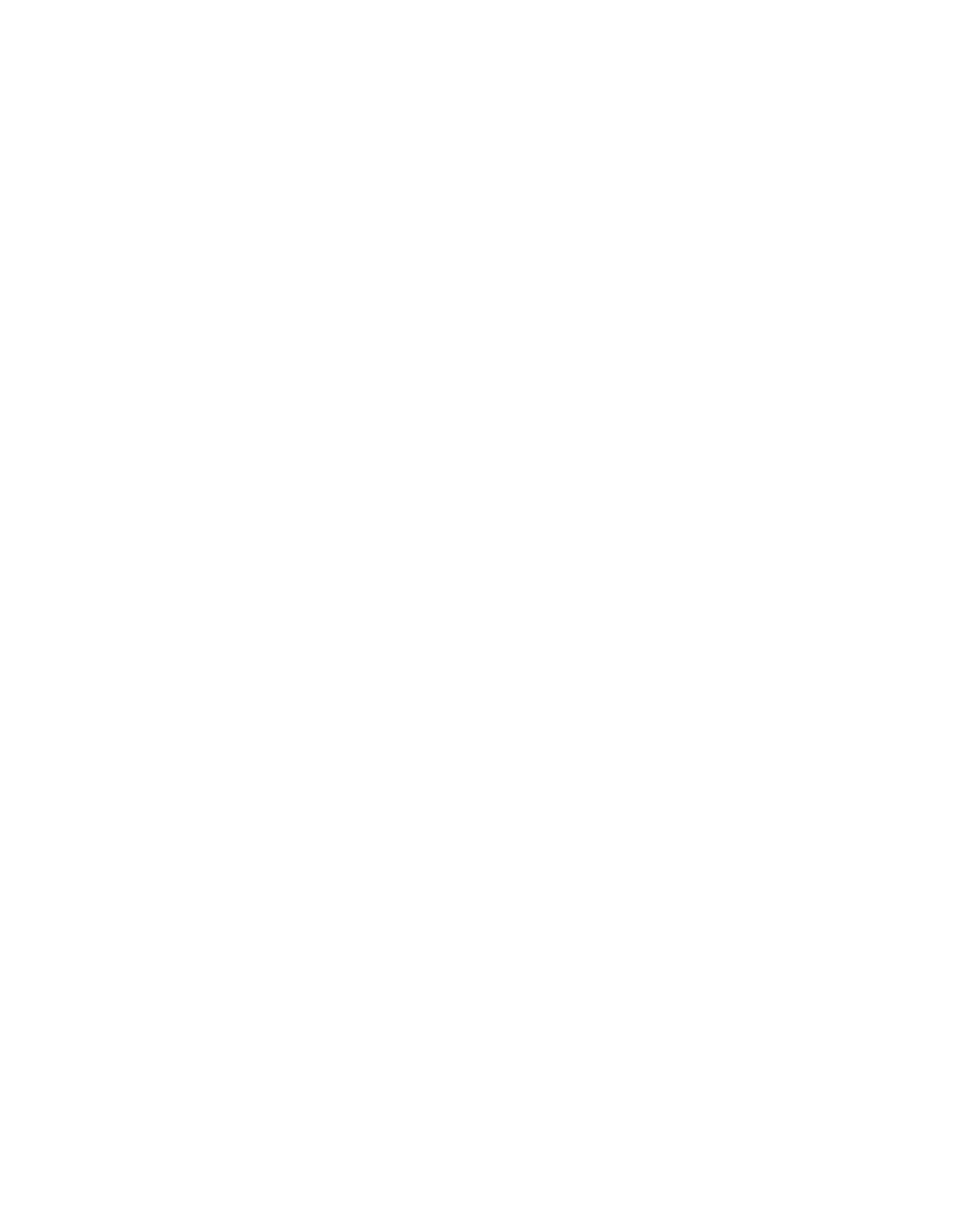This section discusses the population, housing, and employment effects of the proposed Project. Impacts on the current conditions, as well as the projected conditions, are examined. This section also contains information regarding the Project's relationship to adopted programs and plans related to population projections for the City of Elk Grove.

# **3.1 EXISTING SETTING**

The City incorporated in the year 2000. Prior to incorporation, Elk Grove was part of Sacramento County and was not recognized as a governmental entity in terms of census data and did not have legally prescribed boundaries, powers, or functions. Census data for the Census 2000 was taken on April 1, 2000, and Elk Grove incorporated on June 1, 2000. Therefore, the Elk Grove data for Census 2000 is based on the Elk Grove Census Designated Place (CDP), not the City's incorporated boundaries. The Elk Grove CDP was not congruent with the incorporated boundaries, so for that reason, the Elk Grove General Plan (General Plan) was based on tabulating data most representative of the City's boundaries. Since then, the 2010 Census took place, which is representative of the City's current boundaries. In cases where historical Census data is presented for 2000 and before, it may be based on the Elk Grove CDP. Data from the 2010 Census and from the American Community Survey (ACS) are reflective of the City's boundaries.

# POPULATION AND POPULATION TRENDS

Elk Grove's population in the year 2000 was 72,665 persons, compared to Sacramento County's population of 1,223,499 (US Census Bureau 2000). Prior to the City's incorporation in 2000, the population of Elk Grove increased at an average rate of 7 percent annually, or a 70.5 percent increase since 1990 (City of Elk Grove 2003a). Sacramento County experienced a much slower rate of growth during that time period, with population increasing 17.5 percent from 1,041,219 in 1990 to 1,223,499 in 2000 (US Census Bureau 1990, 2000). Growth in Sacramento County declined slightly to nearly 16 percent between 2000 and 2010.

Elk Grove experienced rapid population growth after its incorporation in 2000, continuing with an average annual growth rate of over 7 percent until 2010, with population increasing by 210 percent over the 2000 population. This growth was in part due to the annexation of Laguna West, which had a population of approximately 13,000 at the time of its annexation. Growth declined when new housing development stalled throughout the Sacramento region due to economic conditions.

**Table 3.0-1** portrays both past and projected population growth in Elk Grove through the year 2035. Population growth in Elk Grove is anticipated to account for nearly 20 percent of Sacramento County's total growth between the years 2005 and 2010 and 23.4 percent of the county's total growth between the years 2010 and 2020. The Sacramento Area Council of Governments (SACOG) (2008a) projects that the population of Sacramento County will increase to approximately 1,986,543 by the year 2035.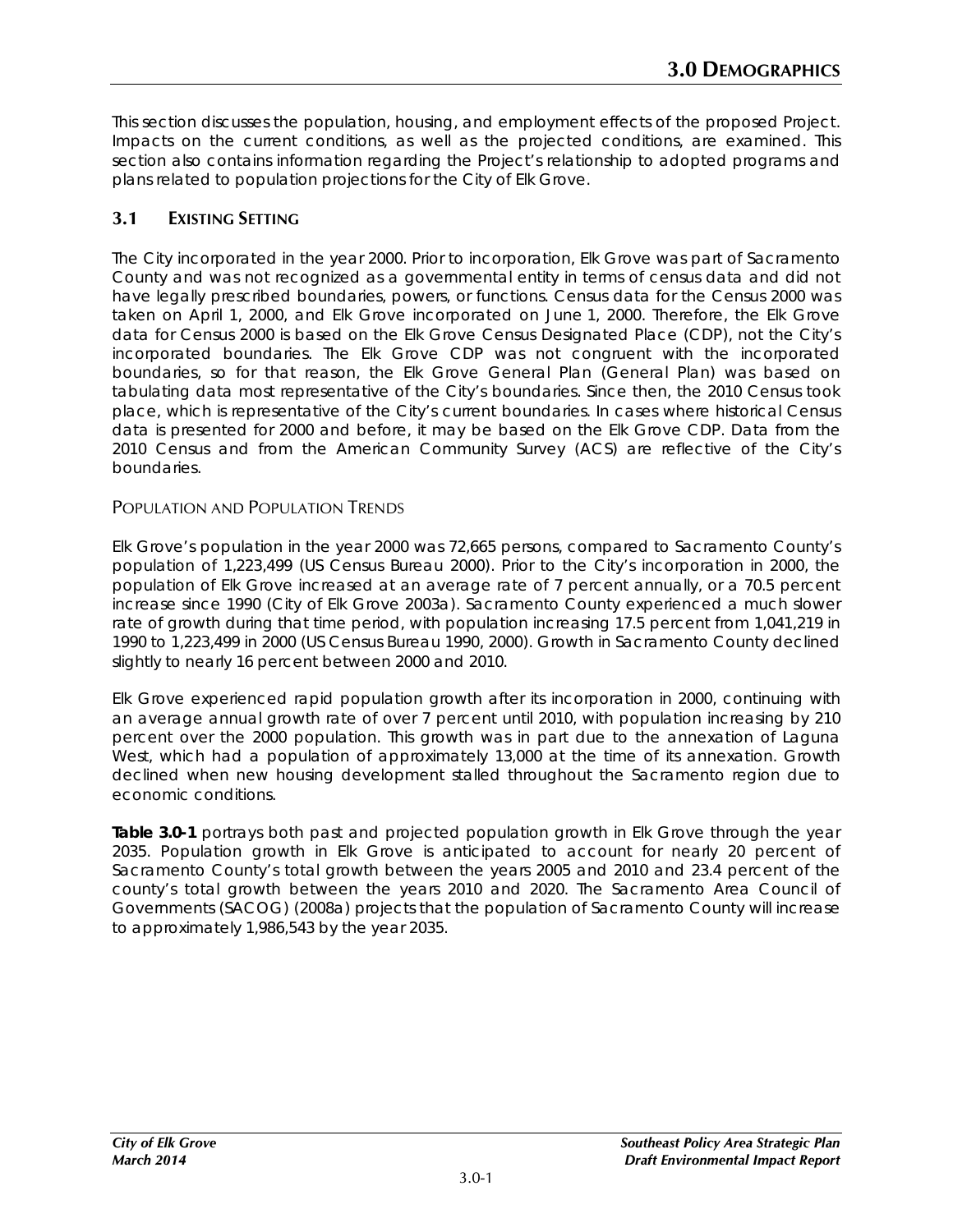| Year              | Population | Change | Average Annual Percentage Change |
|-------------------|------------|--------|----------------------------------|
| $1990^1$          | 42,626     | N/A    | N/A                              |
| 2000 <sup>1</sup> | 72,665     | 30,039 | 7.0                              |
| $2005^2$          | 110,843    | 28,178 | 7.8                              |
| $2010^3$          | 153,015    | 42,172 | 7.6                              |
| $2012^3$          | 159,038    | 6,023  | 0.4                              |
| $2035*^2$         | 192,889    | 33,851 | 2.1                              |

#### **TABLE 3.0-1 CITY OF ELK GROVE POPULATION TRENDS**

*Sources:* 

*<sup>1</sup> US Census Bureau 1990*

*<sup>2</sup> US Census Bureau 2013a*

*<sup>3</sup> SACOG 2008a*

*\* SACOG Projections for 2035 based on Laguna and Elk Grove Regional Analysis Districts (RADs). A RAD is an area defined by SACOG and may have the same name as community planning areas or city names, but the boundaries are not the same.*

# **HOUSEHOLDS**

The US Census Bureau defines a household as including all people who occupy a housing unit, with a housing unit being defined as a house, an apartment, a mobile home, or a group of rooms or a single room that is occupied as separate living quarters. The total number of households in Elk Grove was 45,317 in 2012 (US Census Bureau 2013a). SACOG (2008a) estimates that Elk Grove will have a total of 67,188 households by 2035.

The average household size is the average number of people occupying a single housing unit. According to the US Census American Community Survey for 2012, the average household in Elk Grove was 3.22 persons (US Census Bureau 2013a).

# HOLDING CAPACITY

Holding capacity is expressed as the total number of people that would be accommodated in a planning area if the land within that area were developed to the maximum potential allowed by land use designations in the General Plan.

According to the General Plan Draft Environmental Impact Report, the City had a buildout capacity of 63,340 housing units and an estimated holding capacity of approximately 194,453 persons (3.07 persons per household multiplied by 63,340 housing units)(City of Elk Grove 2003b). However, the City of Elk Grove annexed Laguna West in 2003, adding housing units and acreage available for residential development to the City. Including the annexation of Laguna West in 2003, the City has a buildout capacity of 68,125 housing units and an estimated holding capacity of 209,143 persons (3.07 persons per household multiplied by 68,125 housing units). According to the US Census American Community Survey, the average number of persons per household has increased to 3.11. Therefore, the updated holding capacity of the City is 211,869 persons (3.11 persons per household multiplied by 68,125 housing units). It should be noted that these estimates of dwelling units do not constitute a population cap for the City.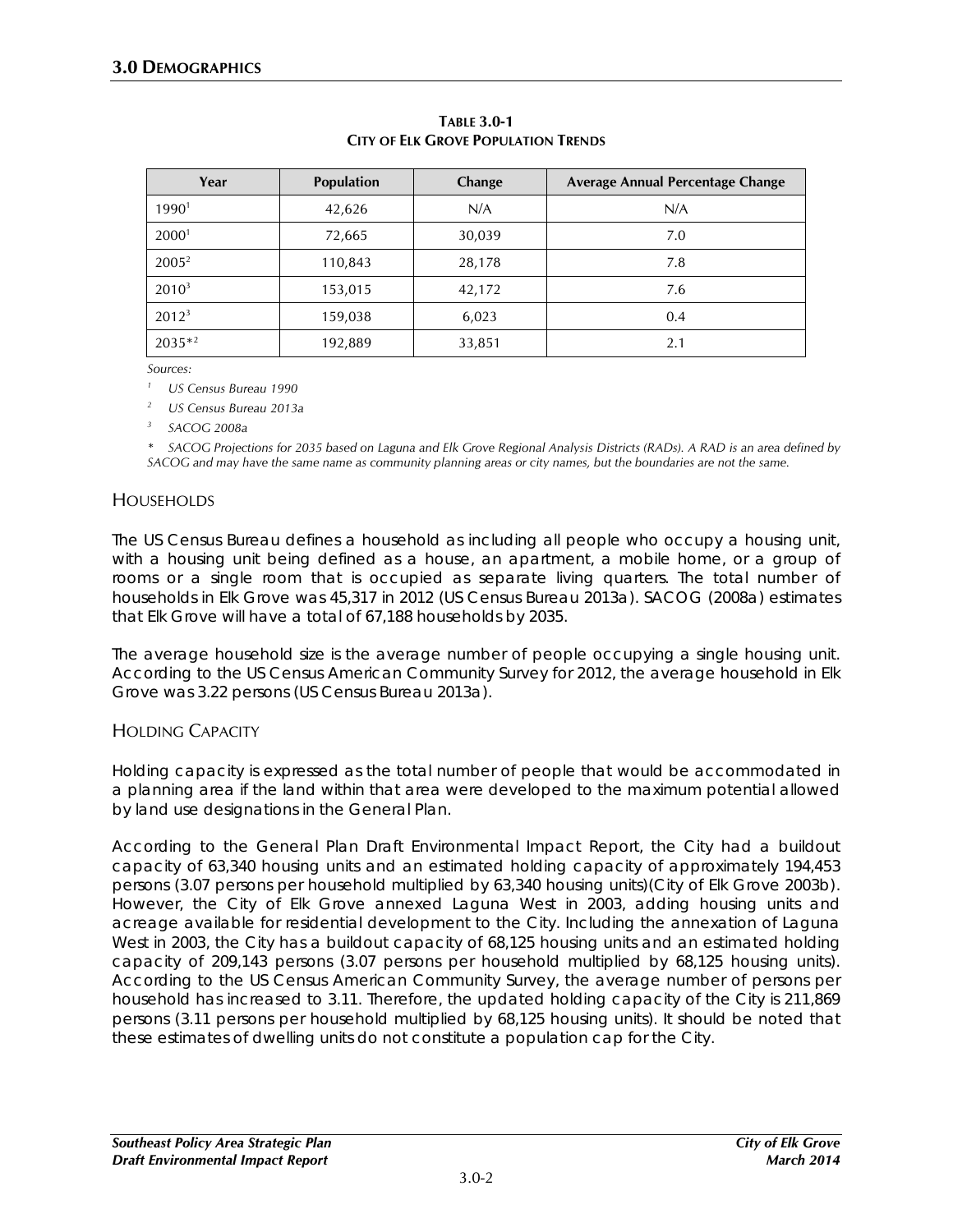# HOUSING

The Demographic Research Unit of the California Department of Finance is the official source of demographic data for State planning and budgeting and provides population and housing estimates for the state, as well as for counties and cities. In May 2013, the California Department of Finance released housing unit estimates for the years 2011 through 2013, which are shown in **Table 3.0-2** for Elk Grove. As shown by the data, the total number of housing units increased by approximately 2.4 percent during that time. However, it should be noted that the number of housing units increased by an average of 11.17 percent each year between 2001 and 2007 (City of Elk Grove 2008, p. 4.2-2). Since 2007, the housing market slowed down significantly due to economic conditions, and new housing development in Elk Grove dropped far below the levels experienced between 2001 and 2007. As shown in the table, the period between 2012 and 2013 saw the largest increase in new housing in years, with a 1.5 percent increase. As of 2013, there are signs of economic recovery, particularly in the housing market. Several new home builders have recently begun new home development, and many new housing projects that became dormant after 2007 have shown new activity. SACOG (2007) estimates that the City will have 69,273 housing units by 2035.

| Year | <b>Total</b><br><b>Housing</b><br><b>Units</b> | Single-Family   |                 | Multi-Family |             |                               |
|------|------------------------------------------------|-----------------|-----------------|--------------|-------------|-------------------------------|
|      |                                                | <b>Detached</b> | <b>Attached</b> | 2–4 Units    | $5 +$ Units | <b>Mobile</b><br><b>Homes</b> |
| 2010 | 50,634                                         | 44,040          | 1,535           | 962          | 3,820       | 277                           |
| 2011 | 50,869                                         | 44,275          | 1,535           | 962          | 3,820       | 277                           |
| 2012 | 51,207                                         | 44,498          | 1,535           | 962          | 3,935       | 277                           |
| 2013 | 51,973                                         | 44,876          | 1,537           | 962          | 4,319       | 279                           |

**TABLE 3.0-2 CITY OF ELK GROVE HOUSING UNITS ESTIMATES 2010–2013**

*Source: DOF 2013*

With the economic decline, housing prices throughout the country dropped significantly, and Elk Grove was no exception. Housing prices in Elk Grove peaked in late 2005, when the median home price was \$488,000 (December 2005). Over the next few years, home prices dropped considerably each year, reaching a minimum median price of \$203,000 in February 2012, after which prices began rising as the housing market began recovering in the region. As of December 31, 2013, the average home price in Elk Grove was \$306,400, a 27.7 percent increase since December 2012. This is highest home prices have been since late 2008 (www.zillow.com 2014).

# EMPLOYMENT AND INCOME

In 2011, 80,496 residents of Elk Grove were available for the labor force and, as shown in **Table 3.0-3**, 70,806 of those were employed (US Census Bureau 2011). Based on this, approximately 11.8 percent of the labor force living in Elk Grove was unemployed in 2011. However, similar to housing, the unemployment rate appeared to be improving in the Sacramento region as of 2013. In Sacramento County, unemployment was reported at 8.0 percent in May 2013 (EDD 2013). Unemployment data from the California Employment Development Department is not available for 2013 for the City of Elk Grove alone.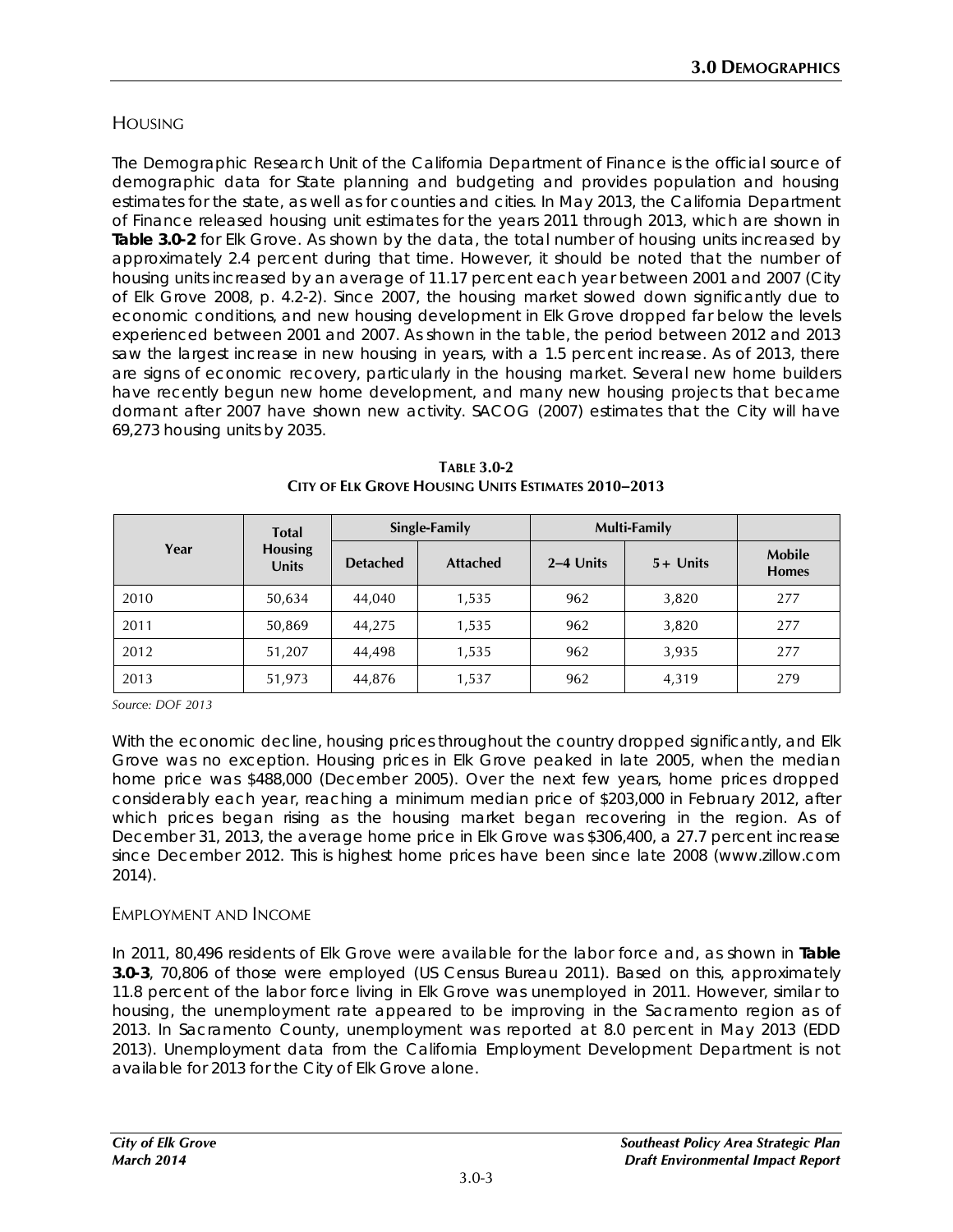| <b>Employment Status</b>     | <b>Estimates</b> |  |
|------------------------------|------------------|--|
| Population 16 years and over | 117,955          |  |
| In labor force               | 80,496           |  |
| Civilian labor force         | 80,331           |  |
| Employed                     | 70,806           |  |
| Unemployed                   | 9,525            |  |
| <b>Armed Forces</b>          | 165              |  |
| Not in labor force           | 37,459           |  |

**TABLE 3.0-3 EMPLOYMENT STATUS 2011**

*Source: US Census Bureau 2011*

According to SACOG (2011), the City of Elk Grove had 28,429 jobs in 2008. SACOG (2007) projects the City will have 56,292 jobs by 2035, an increase of 27,863 jobs. The largest employment sector in Elk Grove is in the educational services, health care, and social assistance industry, with 14,902 employees. Major employers in the City include the Elk Grove Unified School District, Apple Computer, and Kaiser Permanente.

The median household income between 2007 and 2011 was \$56,553 in Sacramento County (US Census Bureau 2013a). The median family income in Elk Grove for that same period was nearly 39 percent higher at \$78,564 (US Census Bureau 2013b).

# JOB-TO-HOUSING RATIO

A jobs-to-housing ratio is a tool used to gauge the relative balance of jobs and housing units within a community. One way to determine a jobs-to-housing ratio is to divide the number of jobs in an area by the number of occupied housing units in that same area in order to estimate the number of jobs per housing unit. It is generally considered ideal to have one job per employed resident or 1.5 jobs per housing unit (APA 2003). It should be noted that a jobs-tohousing ratio does not measure the proximity of the jobs to the units. For example, a community with a 100 percent balance of jobs and housing could have the jobs on one half of the community and housing on the other. In addition, while the number of jobs and housing units in the community can be in balance, that does not reflect the potential for residents to commute out of the community for employment or for people commuting into the community for employment. No measurement has yet been designed that successfully measures proximity.

While Sacramento County has maintained an adequate jobs-to-housing ratio, Elk Grove has historically had an excess of housing units compared to available jobs (City of Elk Grove 2003b). **Table 3.0-4** displays the jobs-to-housing ratios for Elk Grove and Sacramento County in 2008. As shown in the table, with a job-to-housing ratio of 0.58, there is one job located within the City for nearly every two homes in Elk Grove, meaning that approximately half of the City's workforce must commute to areas outside of Elk Grove for work.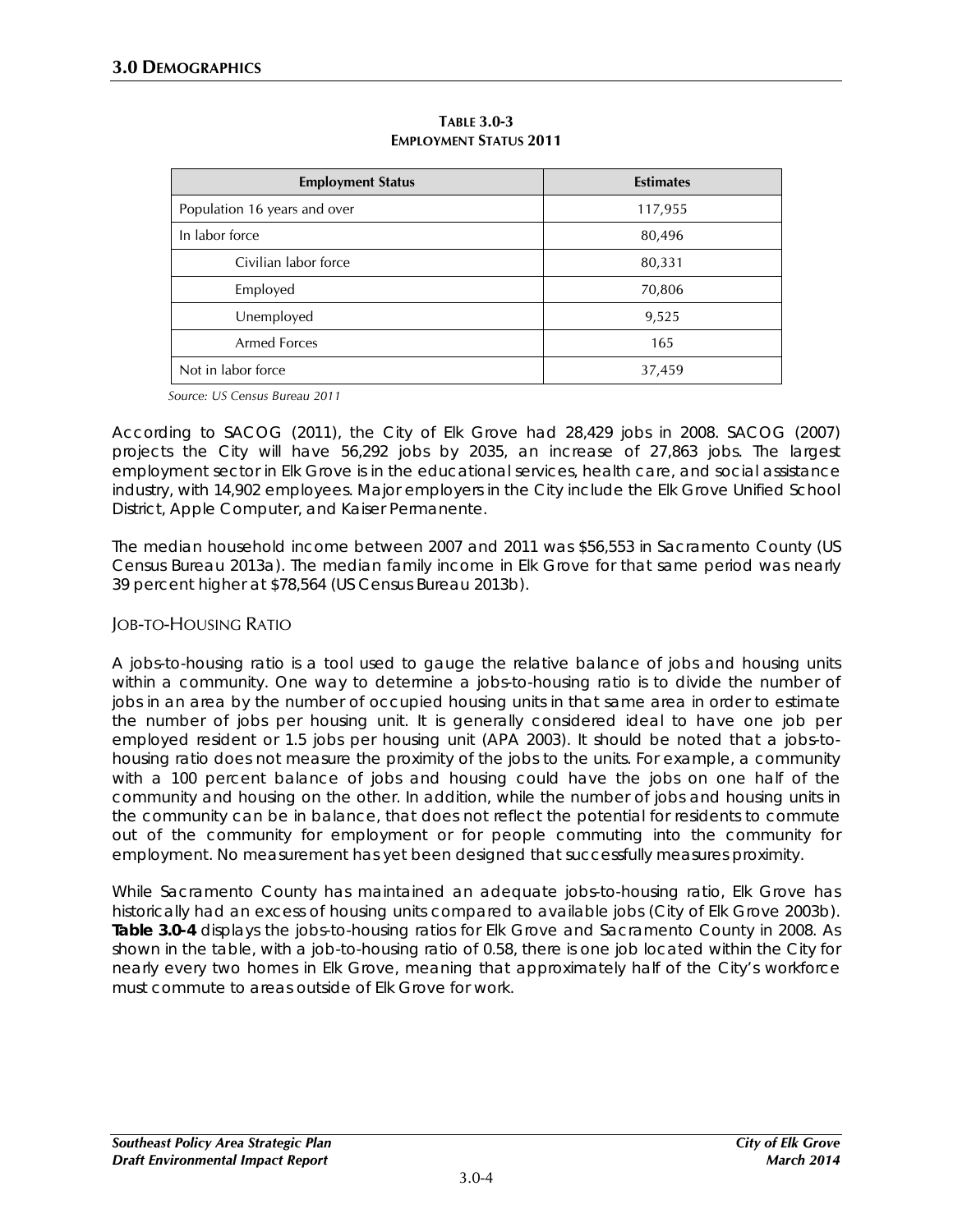**TABLE 3.0-4 SACOG JOBS-TO-HOUSING RATIO FOR ELK GROVE AND SACRAMENTO COUNTY, 2008**

|                       | <b>Elk Grove</b> | <b>Sacramento County</b> |
|-----------------------|------------------|--------------------------|
| <b>Housing Units</b>  | 49,018           | 554,360                  |
| Jobs                  | 28,429           | 622,579                  |
| Jobs per Housing Unit | 0.58             | 1.12                     |

*Source: SACOG 2011*

# **3.2 REGULATORY FRAMEWORK**

REGIONAL

#### **Sacramento Area Council of Governments**

#### Sacramento Region Blueprint

The Sacramento Region Blueprint is intended to guide land use and transportation choices through 2050 in the Sacramento region, which includes the counties of El Dorado, Placer, Sacramento, Sutter, Yolo, and Yuba and their 22 constituent cities. The Sacramento Region Blueprint project includes detailed land use and travel data, as well as technical and community outreach. The Sacramento Region Blueprint is intended to be used as a framework to guide local government in growth and transportation planning. It also will be used by the SACOG Board of Directors to make choices about what transportation projects will best serve the region as it changes. Another important component of the Blueprint effort is a Community Design Incentive Program that will provide \$500 million during the next 25 years to fund building projects which incorporate principles of "smart growth" identified by the Blueprint. The Preferred Blueprint Scenario was adopted in December 2004 and became part of SACOG's Metropolitan Transportation Plan (MTP), a formal document that serves as a long-range transportation plan for the six-county region. The MTP for 2035 was adopted in 2008.

# Regional Housing Needs Plan and Regional Housing Needs Allocation

The Regional Housing Needs Plan (RHNP) allocates to SACOG cities and counties their "fair share" of the region's projected housing needs. Per California's housing element law (Government Code Section 65584), which mandates that councils of governments develop the Regional Housing Needs Plan for their service area, SACOG is the lead agency in developing the Regional Housing Needs Allocation (RHNA) and approving the RHNP for the 22 cities and 6 counties that it serves. Each city and county in the RHNP will receive an RHNA of the total number of housing units that it must plan for within a 7.5-year time period through their general plan housing elements. Within the total number of units, allocations are also made for the number of units within four economic categories: very low, low, moderate, and above moderate incomes. On September 20, 2012, the SACOG Board of Directors adopted the 2013– 2021 Regional Housing Needs Plan. Cities and counties have until October 2013 to develop their housing elements that address how they will meet their allocations and submit them to the California Department of Housing and Community Development (HCD) (SACOG 2012).

The City of Elk Grove's 2013–2021 RHNA allocation is 7,402 housing units, with 2,035 of those units in the very low-income category, 1,427 units in the low-income category, 1,377 units in the moderate-income category, and 2,563 in the above moderate-income category (SACOG 2012).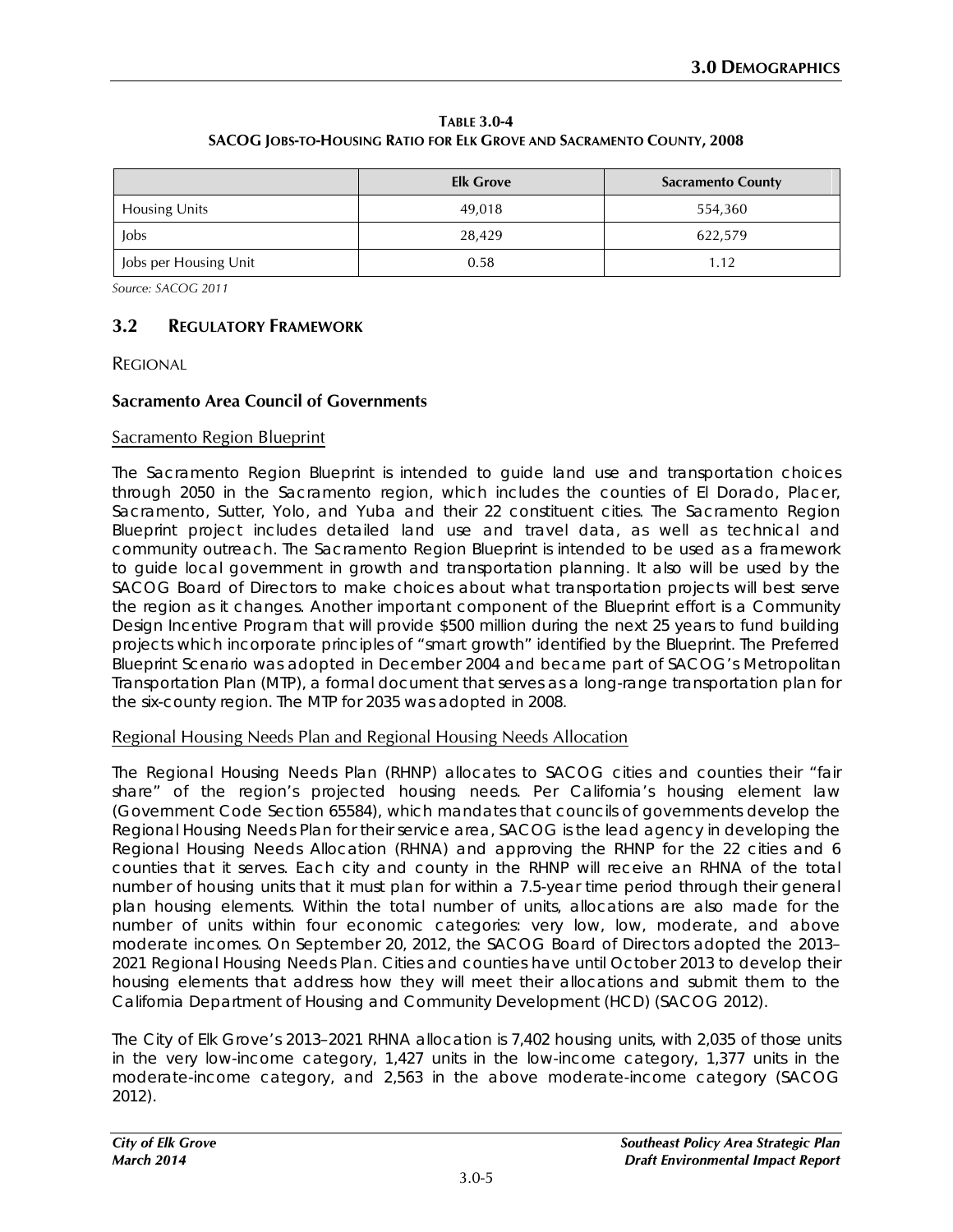LOCAL

# **City of Elk Grove Housing Element**

The Elk Grove Housing Element identifies and analyzes the housing needs of the City in order to maintain, improve, and create housing for all economic segments of the population. In addition to establishing specific goals and strategies to guide the development of housing in Elk Grove, the Housing Element requires the City to ensure there is an adequate supply of land for the development of affordable housing. The City is currently in the process of updating its Housing Element for the 2013–2021 period.

# **3.3 CHANGES IN POPULATION, EMPLOYMENT, AND HOUSING**

Changes in population and employment are not in and of themselves environmental impacts. However, they may result in the need for the construction of new housing, businesses, infrastructure, and services that provide for increases in population and employment.

The proposed Project would result in the development of approximately 7.8 million square feet of nonresidential land uses that would provide jobs and 4,790 new homes. This development would result in impacts on the physical environment, which are evaluated in Sections 5.1 through 5.13 of this Draft EIR. This section analyzes the projected increases in population, employment, and the City's housing supply that would result from the proposed Project.

# PROPOSED PROJECT POPULATION AND HOUSING SUPPLY

The proposed Project would result in the construction of up to 4,790 new homes within the Project area. This includes several different housing types, including estate residential, lowdensity residential, medium-density residential, high-density residential, and mixed-use residential. Each housing type could accommodate different size households. For example, lowdensity housing is more likely to house families with children, whereas high-density housing is more likely to accommodate single-person households.

The City calculated the population potential for each type of housing. Those estimates are shown in **Table 3.0-5.** 

| <b>Housing Type</b>        | <b>Number of Units</b> | <b>Average Persons per</b><br><b>Household</b> | <b>Population Generated</b> |
|----------------------------|------------------------|------------------------------------------------|-----------------------------|
| Estate Residential         | 288                    | 3.25                                           | 936                         |
| Low Density Residential    | 1,341                  | 3.79                                           | 5,082                       |
| Medium Density Residential | 1,324                  | 3.79                                           | 5,018                       |
| High Density Residential   | 1,511                  | 3.25                                           | 4,911                       |
| Mixed Use Residential      | 326                    | 3.25                                           | 1,060                       |
| <b>Total</b>               | 4,790 <sup>1</sup>     |                                                | 17,010 <sup>1</sup>         |

**TABLE 3.0-5 PROPOSED PROJECT HOUSING AND POPULATION GENERATION PROJECTIONS**

*Source: City of Elk Grove 2013*

*1 . May not add due to rounding.*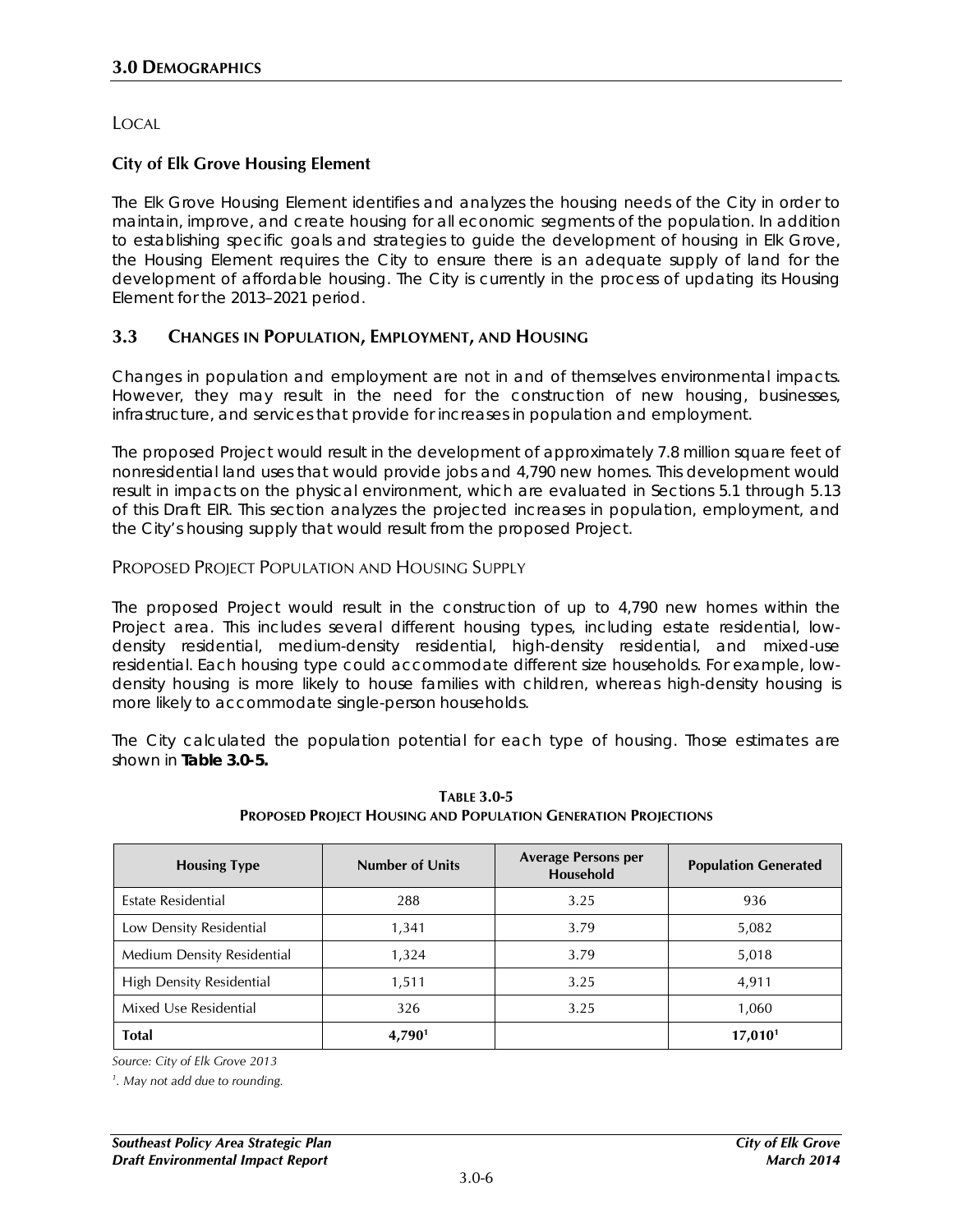As shown in **Table 3.0-5**, the proposed Project would generate a population of approximately 17,010 residents. This would represent an approximately 9.7 percent increase over the City's 2012 population. However, the Project would not be built out immediately, so population increases resulting from the proposed Project would be gradual.

As stated above in the Existing Setting subsection, SACOG estimates that the City's population will reach 192,889 by 2035, which represents an increase of 33,851 over the City's 2012 population. The proposed Project, assuming full buildout by 2035, would be approximately 50 percent of the total increased 2035 projected population. It should be noted that there is currently no planned buildout date for the proposed Project. This is a large portion of the expected growth of the City, but the Project area has been identified as a major growth area, and its development and associated increases in population were anticipated in the General Plan and the General Plan EIR. Therefore, while development of the proposed Project would enable large increases in population, those increases have been anticipated and accounted for through the City's planning processes; the Project would not induce growth beyond that already considered by the City. Development of the Project area simply implements those processes.

As stated above, increases in population are not, in and of themselves, considered physical environmental effects. Potential physical environmental effects resulting from the proposed Project's population growth are analyzed in the appropriate technical sections of this Draft EIR.

# PROPOSED PROJECT EMPLOYMENT

One of the guiding principles of the proposed Project is to develop job-supporting land uses that bring more jobs to the City and aid in balancing the City's existing jobs-to-housing ratio. The City currently has 0.58 jobs for each housing unit. This means that most residents must travel to other areas for work, which results in traffic congestion, longer commute times, and increased air pollution. Most cities strive to have close to one housing unit per job.

The proposed Project would develop commercial, office, industrial/flex space, three elementary schools, and mixed-use commercial/retail that would generate new jobs. **Table 3.0-6** shows the number of jobs that would be generated by land use.

| <b>Land Use</b>             | Acres | <b>Employees per Acre</b> | <b>Number of Employees</b> |
|-----------------------------|-------|---------------------------|----------------------------|
| Commercial                  | 14    | 29.79                     | 422                        |
| Office                      | 280   | 61.83                     | 17,300                     |
| Industrial/Flex Space       | 108   | 37.34                     | 4,041                      |
| Mixed Use Commercial/Retail | 41    | 44,38                     | 1,461                      |
| School                      | 28    |                           | 195                        |
| <b>Total</b>                |       |                           | 23,410 <sup>1</sup>        |

#### **TABLE 3.0-6 PROPOSED PROJECT EMPLOYMENT GENERATION**

*Source: City of Elk Grove 2013*

*<sup>1</sup> May not add due to rounding.*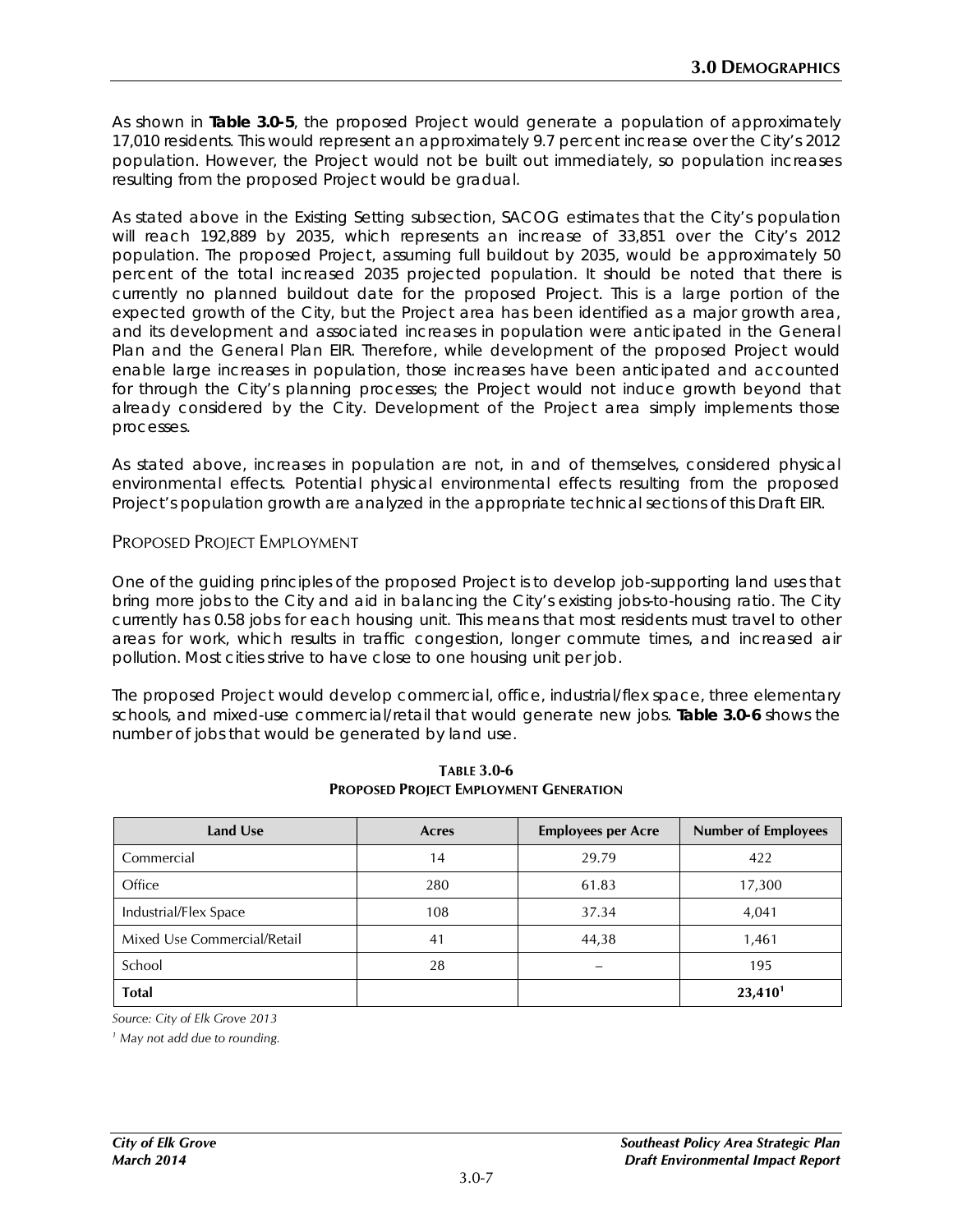As shown in **Table 3.0-6**, the proposed Project would generate 23,410 new jobs in the City. This would nearly double the number of jobs (28,429) in Elk Grove in 2008. SACOG projected that there would be 56,904 jobs in Elk Grove in 2035, an increase of 28,475 jobs over existing levels. The proposed Project is consistent with SACOG projections for the City.

# PROPOSED PROJECT JOBS-TO-HOUSING RATIO

The proposed Project would develop 4,790 new housing units of varying densities and nonresidential land uses that would generate 23,410 new jobs. Based on this data, the proposed Project would have an internal jobs-to-housing ratio of 4.89 jobs for every home. While this is much higher than Sacramento County and the 1.5:1 ratio that would be considered ideal, the City currently has a jobs-to-housing ratio of 0.58, meaning that there is a shortage of jobs in the City. The additional jobs created within the Project would help improve the City's overall ratio to 0.96:1.

SACOG estimates that there will be 56,292 jobs and 69,273 housing units in the City in 2035. This would result in a jobs-to-housing ratio of 0.8, an improvement over existing conditions.

While currently there is no buildout date anticipated for the proposed Project, the contribution of the jobs that would be generated by the proposed Project would help the City improve its jobsto-housing ratio. While SACOG data assumes some generation of jobs within the Project area, even if the number of jobs projected to be generated within the City was underestimated, jobs generated in excess of SACOG projections would only further improve the City's jobs-to-housing ratio. Therefore, the proposed Project would have a positive effect on the City's jobs-to-housing ratio.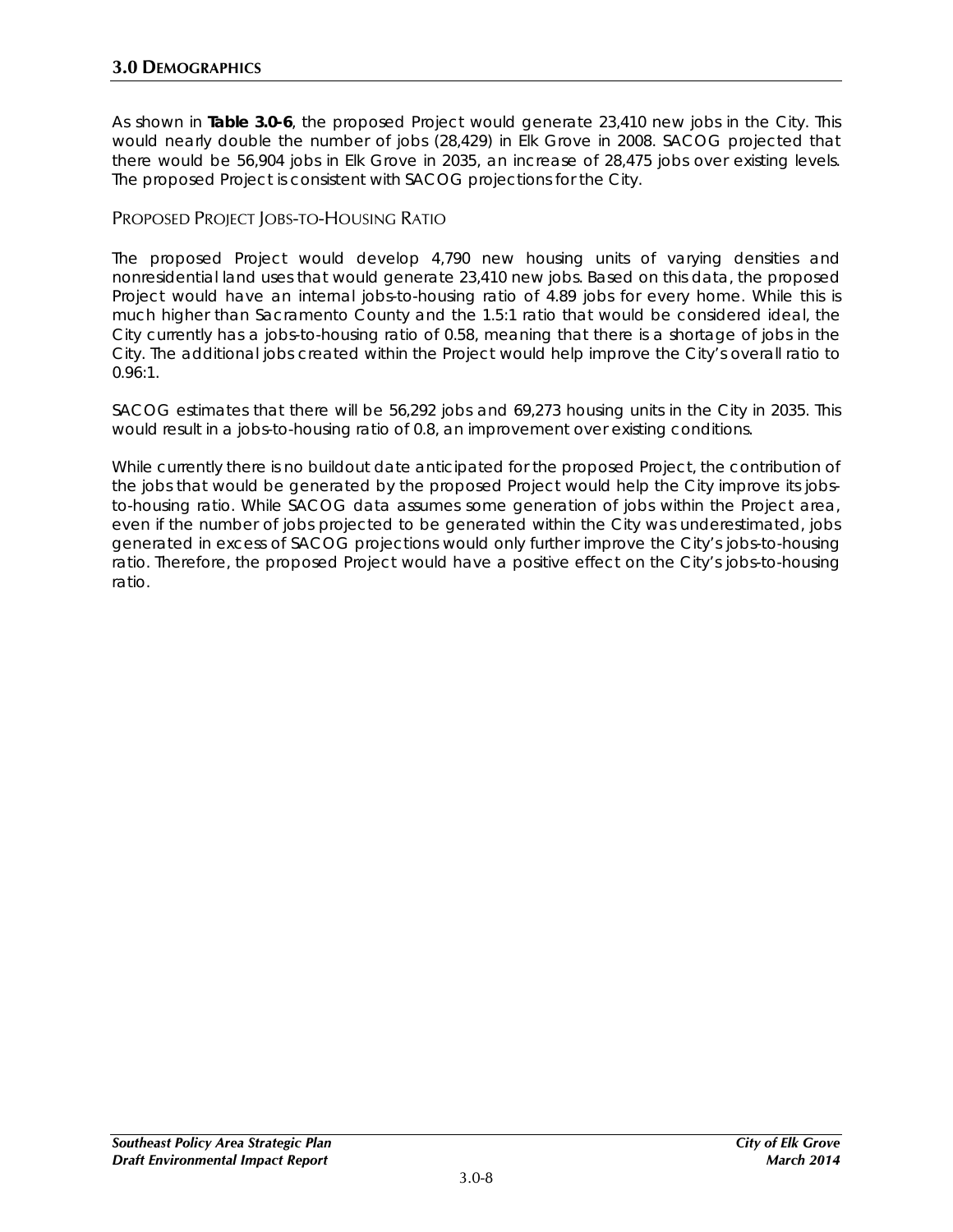# **REFERENCES**

American Planning Association (APA). 2003. Planning Advisory Service Report Number 516: Jobs-Housing Balance.

City of Elk Grove. 2003a. *Elk Grove General Plan*.

- ———. 2003b. *Elk Grove General Plan Draft Environmental Impact Report*. SCH# 2002062082.
- ———. 2008. *Sheldon/99 GPA and Rezone Draft Environmental Impact Report*. SCH# 2007122045.
- ———. 2013. Southeast Policy Area Illustrative Land Use Plan Land Use Calculations Table.
- DOF (California Department of Finance). 2013. *E-5 Population and Housing Estimates for Cities, Counties and the State, January 2011–2013, with 2010 Benchmark.*
- EDD (California Employment Development Department). 2013. Labor Market Information Division. *Monthly Labor Force Data for Cities and Census Designated Places (CDP), May 2013 – Preliminary*. June 21, 2013; March 2012 Benchmark.
- SACOG (Sacramento Area Council of Governments). 2007. *SACOG Projections for MTP 2035 Jobs-Housing Ratio, 2005–2035 by Jurisdiction.* Estimates from September 2007.
- -- 2008a. *SACOG Statistics, Population Estimates, Population Growth and Distribution, 2005 to 2035 by Jurisdiction.*
- ———. 2008b. *SACOG Statistics, Employment Estimates, Employment Growth and Distribution, 2005–2035 by Jurisdiction.*
- ———. 2011. *SACOG Metropolitan Transportation Plan/Sustainable Communities Strategy for 2035 Draft Environmental Impact Report.*
- ———. 2012. *Approved 2013–21 SACOG Regional Housing Needs Plan. Adopted September 20, 2012.*
- US Census Bureau. 1990. 1990 Census.
- ———. 2000. 2000 Census.
- ———. 2011. American Fact Finder database. Employment Status for the Population 16 Years and Over, 2011 American Community Survey 1-Year Estimates. Accessed July 16, 2013.
- ———. 2013a. State and County Quickfacts, Elk Grove (city). Accessed July 16. http://quickfacts.census.gov/qfd/states/06/0622020.html.
- ———. 2013b. State and County QuickFacts, Sacramento County. Accessed July 16. http://quickfacts.census.gov/qfd/states/06/06067.html.
- zillow.com. 2014. Elk Grove Home Prices and Home Values. Accessed February 10. www.zillow.com/local-info/CA-Elk-Grove-home-value/r\_17950/.